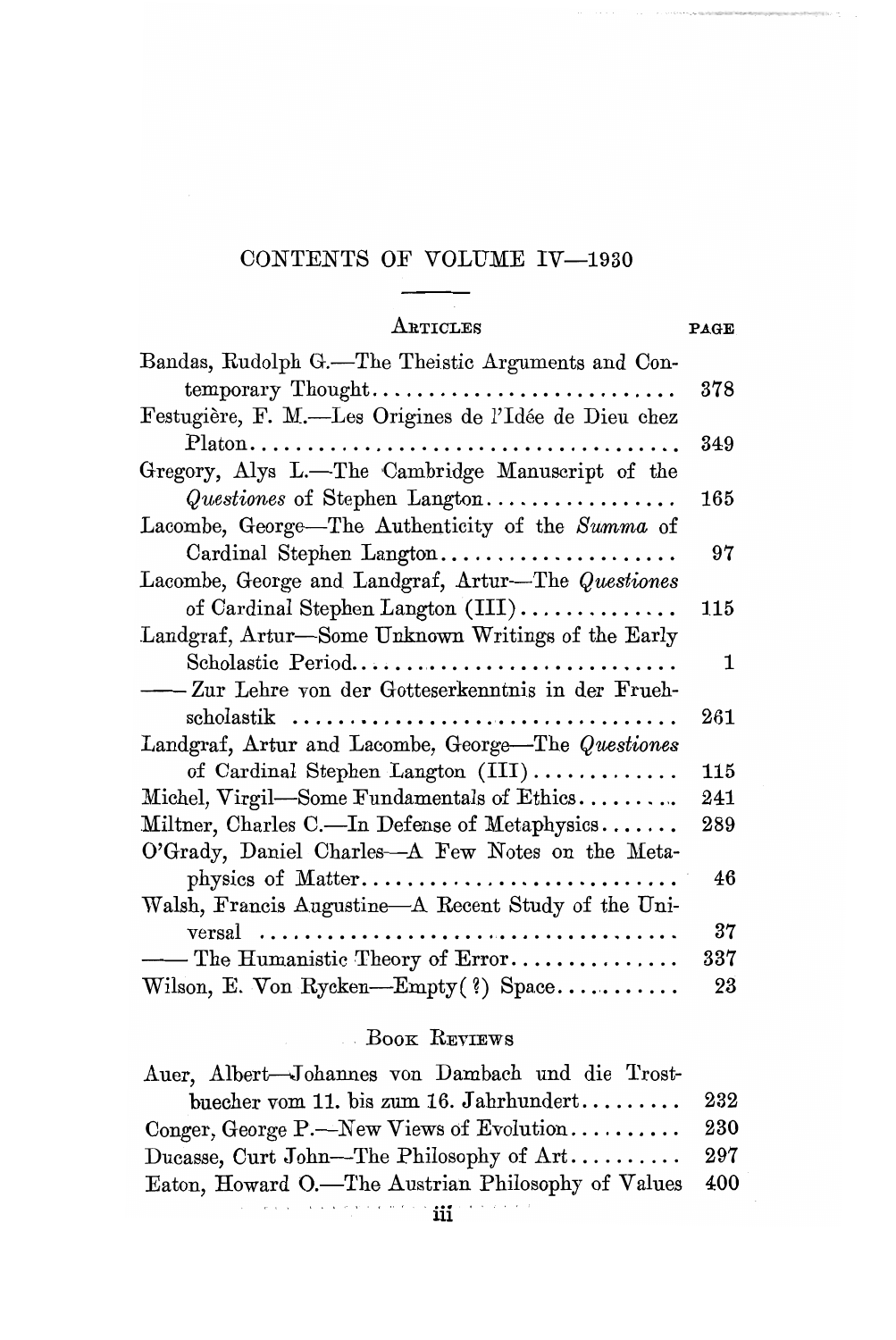#### $Contents$

 $\sim$ 

**DACE** 

| Eddington, Arthur Stanley-Science and the Unseen                                         |     |
|------------------------------------------------------------------------------------------|-----|
|                                                                                          | 299 |
| Feckes, Carolus (Ed.)-Quaestiones de Justificatione                                      | 58  |
| Fite, Warner-The Living Mind                                                             | 403 |
| Grabmann, Martin-Mittelalterliche lateinische Ueber-                                     |     |
| setzungen von Schriften der Aristoteles-Kommenta-                                        |     |
| torem Johannes Philoponos, Alexander von Aphro-                                          |     |
| disias und Themistios                                                                    | 237 |
| Heysse, Albanus-Liber de Sex Principiis Gilberto Por-                                    |     |
| retano Ascriptus                                                                         | 58  |
| Hocking, William Ernest-Types of Philosophy                                              | 307 |
| Hope, Richard-The Book of Diogenes Laertius, Its Spi-                                    |     |
| rit and Its Method                                                                       | 233 |
| Johnston, W. H. and Struthers, L. J. (Trans.)-Hegel's                                    |     |
| Science of Logic                                                                         | 235 |
| Jones, Putnam Fennell-A Concordance to the Historia                                      |     |
| Ecclesiastica of Bede                                                                    | 235 |
| Keyser, Cassius Jackson-The Pastures of Wonder                                           | 61  |
| Koch, Josephus (Ed.)-Questio de Natura Cognitionis                                       |     |
| et Disputatio cum Anonymo Quodam nec non Deter-                                          |     |
| minatio Hervei Natalis                                                                   | 58  |
| Lewis, Clarence Irving-Mind and the World-Order                                          | 393 |
| Linderbauer, Benno (Ed.)-S. Benedicti Regula Monas-                                      |     |
| $teriorum$                                                                               | 55  |
| Lottin, Odon-La Theorie du Libre Arbitre depuis S.                                       |     |
| Anselme jusqu'a S. Thomas d'Aquin                                                        | 397 |
| McDougall, William-Modern Materialism and Emergent                                       |     |
| $Evolution \ldots \ldots \ldots \ldots \ldots \ldots \ldots \ldots \ldots \ldots \ldots$ | 301 |
| Patrick, Mary Mills-The Greek Sceptics                                                   | 227 |
| Pelster, Franciscus (Ed.)-Quaestiones de Reali Distinc-                                  |     |
| tione inter Essentiam et Esse                                                            | 58  |
| Prall, D. W.-Aesthetic Judgment                                                          | 297 |
| Rosenblatt, Samuel-The Highways to Perfection of                                         |     |
| Abraham Maimonides                                                                       | 305 |
| Russell, Bertrand-Our Knowledge of the External World                                    | 63  |
| - Mysticism and Logic                                                                    | 63  |
|                                                                                          | 63  |